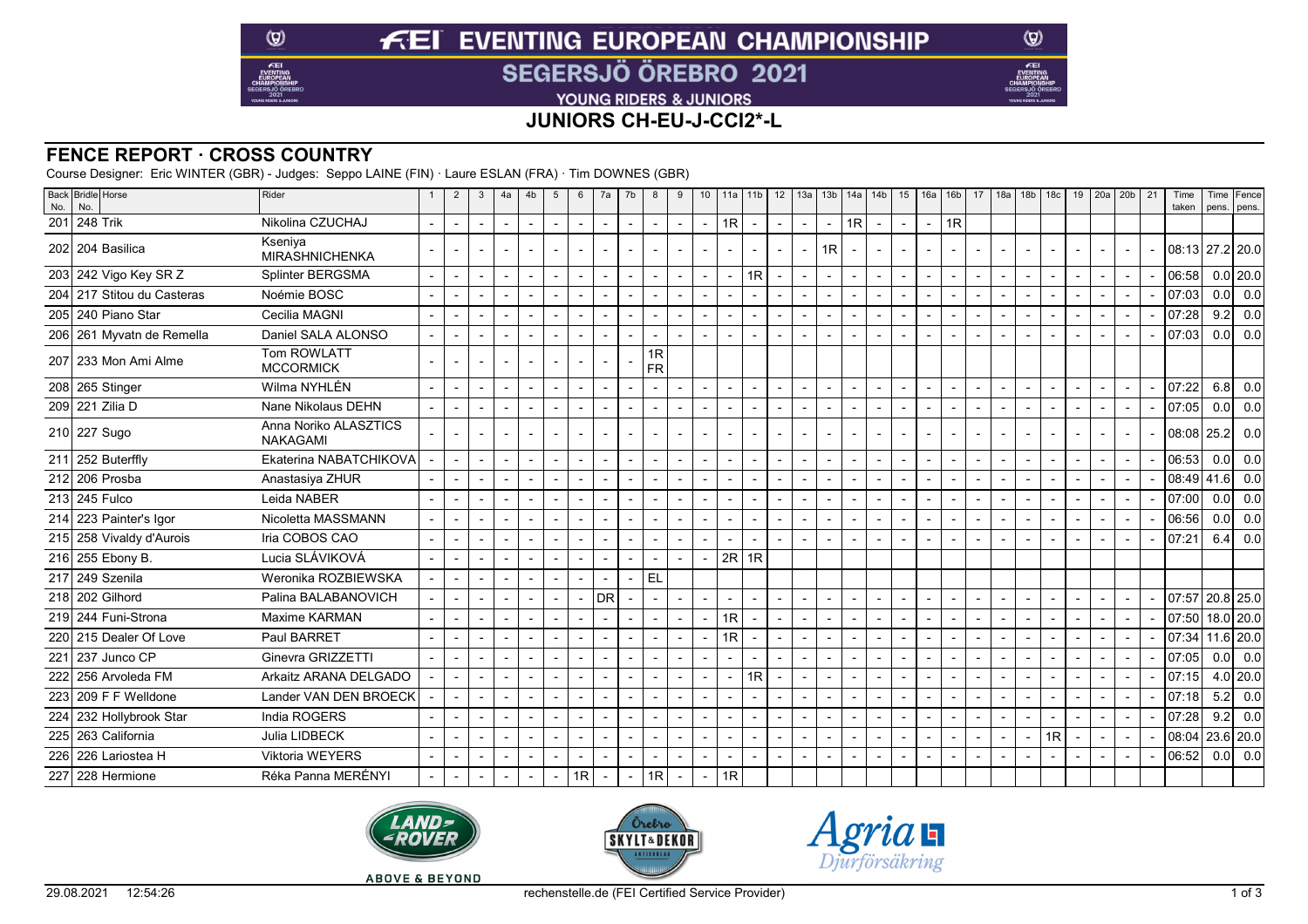# **FEI EVENTING EUROPEAN CHAMPIONSHIP SEGERSJÖ ÖREBRO 2021**

YOUNG RIDERS & JUNIORS

## **JUNIORS CH-EU-J-CCI2\*-L**

### **FENCE REPORT · CROSS COUNTRY**

 $\circledcirc$ 

 $E$ EI

Course Designer: Eric WINTER (GBR) - Judges: Seppo LAINE (FIN) · Laure ESLAN (FRA) · Tim DOWNES (GBR)

| No.        | Back Bridle Horse<br>No.                     | Rider                  | $\overline{2}$           | 3                        | 4a                       | 4b                       | 5                        | 6              | 7a             | 7b | 8              | 9              | 10                       |                 | $11a$   11b              | 12             | 13a                      | 13b                      | 14a                      | 14 <sub>b</sub>          | 15                       | 16a                      | 16 <sub>b</sub>          | 17                       | 18a                      |                          | $18b$ 18c                | 19                       | 20a                      | 20 <sub>b</sub>          | 21 | Time<br>taken     | pens. | Time Fence<br>pens. |
|------------|----------------------------------------------|------------------------|--------------------------|--------------------------|--------------------------|--------------------------|--------------------------|----------------|----------------|----|----------------|----------------|--------------------------|-----------------|--------------------------|----------------|--------------------------|--------------------------|--------------------------|--------------------------|--------------------------|--------------------------|--------------------------|--------------------------|--------------------------|--------------------------|--------------------------|--------------------------|--------------------------|--------------------------|----|-------------------|-------|---------------------|
| 228        | 201 Cassius P                                | Amy Rose FRÜHWIRTH     | $\sim$                   | $\overline{\phantom{a}}$ | $\overline{\phantom{a}}$ | $\overline{\phantom{a}}$ | $\blacksquare$           | $\blacksquare$ | $\blacksquare$ |    | $\blacksquare$ | $\blacksquare$ | $\overline{\phantom{a}}$ |                 | $\overline{\phantom{a}}$ | $\sim$         | $\overline{\phantom{a}}$ | $\sim$                   | $\sim$                   | $\overline{\phantom{a}}$ | $\blacksquare$           | $\overline{\phantom{a}}$ | $\overline{\phantom{a}}$ | $\blacksquare$           | $\overline{\phantom{a}}$ | $\sim$                   | $\overline{\phantom{a}}$ | $\sim$                   | $\sim$                   | $\blacksquare$           |    | 06:51             | 0.0   | 0.0                 |
| <b>229</b> | 267 Sturevallens Amor                        | Saga WETTERQVIST       |                          |                          |                          |                          |                          |                |                |    |                | <b>BD</b>      |                          |                 |                          | $\overline{a}$ |                          | $\overline{\phantom{a}}$ | $\overline{\phantom{a}}$ |                          |                          |                          |                          |                          |                          |                          |                          | $\overline{a}$           |                          |                          |    | 06:50             |       | $0.0$   11.0        |
|            | 230 247 Guapo 29                             | Sterre VAN HOUTE       |                          | $\overline{\phantom{a}}$ |                          |                          |                          |                |                |    |                |                |                          |                 | 3R                       |                |                          |                          |                          |                          |                          |                          |                          |                          |                          |                          |                          |                          |                          |                          |    |                   |       |                     |
|            | 231 220 D Day de Balmoral                    | Margaux ROUVEYRAN      |                          |                          |                          |                          |                          |                |                |    |                |                |                          |                 |                          |                |                          | $\sim$                   |                          |                          |                          |                          |                          |                          |                          |                          |                          | $\sim$                   |                          |                          |    | 06:59             |       | $0.0$ 0.0           |
|            | 232 212 Hello Kitty                          | Sandra Anet KALJU      |                          | $\overline{\phantom{a}}$ |                          |                          | $\overline{\phantom{a}}$ |                |                |    |                |                |                          |                 |                          | $\sim$         | $\overline{\phantom{a}}$ | $\overline{\phantom{a}}$ | $\overline{\phantom{a}}$ |                          | $\blacksquare$           |                          |                          | $\blacksquare$           | $\blacksquare$           |                          |                          | $\overline{\phantom{a}}$ |                          |                          |    | $08:13$ 27.2      |       | 0.0                 |
|            | 233 253 Lordagon                             | Asya SIDORCHUK         |                          |                          |                          |                          |                          |                |                |    |                |                |                          | 2R              |                          | $\sim$         | $\overline{\phantom{a}}$ | $\overline{\phantom{a}}$ |                          |                          |                          |                          |                          | $\blacksquare$           |                          |                          |                          | $\overline{\phantom{a}}$ |                          |                          |    | $08:25$ 32.0 60.0 |       |                     |
|            | 234 236 Candy Blu de Letreguerce             | <b>Filippo CINELLI</b> |                          |                          |                          |                          |                          |                |                |    |                |                |                          | 1R <sub>l</sub> |                          | $\sim$         | $\overline{\phantom{a}}$ | $\overline{\phantom{a}}$ | $\overline{\phantom{a}}$ |                          |                          |                          | 1R                       | $\overline{\phantom{a}}$ |                          |                          |                          |                          |                          |                          |    | $08:44$ 39.6 40.0 |       |                     |
|            | Furioso XXXVIII-3sk/red<br>235 254<br>Wiloow | Sofia Laura PETRANOVÁ  |                          | $\sim$                   |                          |                          |                          |                |                |    |                |                |                          | 1R              |                          | $\overline{a}$ | $\overline{a}$           |                          |                          |                          |                          |                          |                          |                          |                          |                          |                          | $\overline{\phantom{a}}$ | $\overline{\phantom{a}}$ |                          |    | 07:46  16.4  20.0 |       |                     |
|            | 236 222 Ludwig 282                           | Matti GARLICHS         |                          |                          | $\overline{a}$           |                          | $\overline{\phantom{a}}$ |                | $\blacksquare$ |    |                |                |                          |                 |                          | $\sim$         | $\overline{a}$           | $\sim$                   | $\overline{\phantom{a}}$ | $\overline{a}$           |                          | $\overline{\phantom{a}}$ |                          | $\overline{\phantom{0}}$ | $\overline{a}$           | $\overline{\phantom{a}}$ |                          | $\overline{a}$           |                          |                          |    | 07:28             |       | 9.2   0.0           |
|            | 237 213 Duchess Diamond                      | Julia NIKKANEN         | $\blacksquare$           | $\overline{\phantom{a}}$ | $\overline{\phantom{a}}$ | $\overline{\phantom{a}}$ | $\blacksquare$           | $\blacksquare$ | $\blacksquare$ |    |                | $\blacksquare$ |                          |                 |                          | $\sim$         | $\sim$                   | $\blacksquare$           | $\overline{\phantom{a}}$ | $\overline{\phantom{a}}$ | <b>FR</b>                |                          |                          |                          |                          |                          |                          |                          |                          |                          |    |                   |       |                     |
|            | 238 214 Faith                                | Nelli PEKKARINEN       |                          |                          |                          |                          |                          |                |                |    |                |                |                          |                 |                          | $\sim$         | $\overline{\phantom{a}}$ | $\blacksquare$           | 1R                       |                          |                          |                          |                          | $\blacksquare$           |                          |                          |                          | $\overline{\phantom{a}}$ |                          | $\overline{\phantom{a}}$ |    | 07:06             |       | $0.4$   20.0        |
|            | 239 235 Silver Brog                          | Olivia SWAN            |                          | $\sim$                   | 1R                       |                          | $\sim$                   |                |                |    |                |                |                          |                 |                          | $\sim$         | $\overline{a}$           | $\sim$                   | $\overline{\phantom{a}}$ |                          |                          |                          |                          |                          |                          |                          |                          | $\overline{a}$           |                          |                          |    | 07:57 20.8 20.0   |       |                     |
|            | 240 268 Calparinyo                           | Lya DIETRICH           | $\overline{\phantom{a}}$ | $\overline{\phantom{a}}$ |                          |                          |                          |                |                |    |                |                |                          |                 |                          | $\sim$         | $\overline{\phantom{a}}$ | $\sim$                   | $\blacksquare$           | $\blacksquare$           |                          | <b>FR</b>                |                          |                          |                          |                          |                          |                          |                          |                          |    |                   |       |                     |
| 241        | 250 Ganges                                   | Karolina ŚLĄZAK        | $\blacksquare$           | $\overline{a}$           |                          |                          | $\overline{\phantom{a}}$ | $\overline{a}$ | $\blacksquare$ |    |                |                |                          | 1R <sub>l</sub> |                          | $\sim$         | $\overline{\phantom{a}}$ | $\overline{\phantom{a}}$ | $\overline{\phantom{a}}$ | $\blacksquare$           | $\blacksquare$           |                          | 2R                       |                          |                          |                          |                          |                          |                          |                          |    |                   |       |                     |
|            | 242 203 Ruga                                 | Anastasiya LUTSEVICH   |                          |                          |                          |                          |                          |                |                |    |                |                |                          |                 |                          | $\sim$         |                          | $\overline{\phantom{a}}$ |                          |                          |                          |                          |                          |                          |                          |                          | 1R                       | $\sim$                   |                          |                          |    | 08:41             |       | $38.4$ 20.0         |
|            | 243 243 Image Of Roses                       | <b>Puck BUIJNSTERS</b> |                          |                          |                          |                          | $\blacksquare$           |                |                |    |                |                |                          |                 |                          |                |                          | $\overline{\phantom{a}}$ | $\overline{\phantom{a}}$ |                          |                          |                          |                          |                          |                          |                          |                          |                          |                          |                          |    | 06:54             | 0.0   | 0.0                 |
|            | 244 219 Babooshka de Floriann                | Margaux LEMIÈRE        | $\overline{\phantom{a}}$ | $\sim$                   |                          |                          |                          |                |                |    |                |                |                          |                 |                          | $\sim$         | $\overline{a}$           | $\blacksquare$           | $\overline{\phantom{a}}$ | $\blacksquare$           |                          |                          |                          | $\blacksquare$           |                          |                          |                          | $\overline{a}$           |                          |                          |    | 07:07             | 0.8   | 0.0                 |
|            | 245 241 Herminia                             | Ludovica VINCENTI      | $\blacksquare$           | $\overline{\phantom{a}}$ |                          |                          | $\blacksquare$           |                |                |    |                |                |                          |                 |                          | $\sim$         | $\overline{\phantom{a}}$ | $\overline{\phantom{a}}$ | $\overline{\phantom{a}}$ | $\overline{\phantom{a}}$ | $\overline{\phantom{a}}$ |                          |                          | $\blacksquare$           | $\blacksquare$           |                          |                          | $\overline{a}$           |                          |                          |    | 07:15             | 4.0   | 0.0                 |
|            | 246 259 Kira HDB 20 88                       | Marcal PIRO PATAU      |                          |                          |                          |                          |                          |                |                |    |                |                |                          |                 |                          |                |                          | $\overline{\phantom{a}}$ |                          |                          |                          |                          |                          |                          |                          |                          |                          |                          |                          |                          |    | 07:09             | 1.6   | 0.0                 |
| 247        | 208 Vaudou du Boisdeville                    | <b>Amicie MARTINS</b>  |                          | $\overline{\phantom{a}}$ |                          |                          |                          |                |                |    |                |                | 3R                       |                 |                          |                |                          |                          |                          |                          |                          |                          |                          |                          |                          |                          |                          |                          |                          |                          |    |                   |       |                     |
|            | 248 234 Eisfee                               | Susan SHANAHAN         |                          |                          |                          |                          |                          |                |                |    |                |                |                          |                 |                          | $\sim$         | $\overline{\phantom{a}}$ | $\blacksquare$           | $\overline{\phantom{a}}$ | $\overline{\phantom{a}}$ |                          |                          |                          | $\overline{\phantom{a}}$ |                          |                          |                          | $\sim$                   |                          |                          |    | 08:01             |       | $22.4$ 0.0          |
|            | 249 266 Car Dior                             | Ellen SKOGSTRÖM        |                          | $\blacksquare$           |                          |                          | $\overline{\phantom{a}}$ |                |                |    |                | <b>BD</b>      |                          |                 |                          | $\sim$         | $\overline{\phantom{a}}$ | $\overline{\phantom{a}}$ | $\overline{\phantom{a}}$ |                          |                          |                          |                          | $\blacksquare$           | $\blacksquare$           |                          |                          | $\overline{\phantom{a}}$ |                          |                          |    | 107:101           |       | $2.0$   11.0        |
|            | 250 225 Da Bin Ich C                         | Kaya THOMSEN           |                          |                          |                          |                          |                          |                |                |    |                |                |                          |                 |                          | $\sim$         | $\overline{\phantom{a}}$ | $\overline{\phantom{a}}$ | $\overline{\phantom{a}}$ |                          |                          |                          |                          | $\blacksquare$           |                          |                          |                          | $\overline{\phantom{a}}$ |                          |                          |    | 07:02             | 0.0   | 0.0                 |
|            | 251 229 Lennard 40                           | Anna Klára PATAKI      |                          |                          |                          |                          |                          |                |                |    |                |                |                          |                 |                          | $\sim$         | $\overline{\phantom{a}}$ | $\blacksquare$           | $\overline{\phantom{a}}$ |                          |                          |                          |                          | $\blacksquare$           | $\overline{\phantom{a}}$ |                          |                          | $\overline{\phantom{a}}$ |                          |                          |    | 08:01             |       | 22.4 0.0            |
|            | 252 211 Figaro                               | Matěj SUKDOLÁK         | $\sim$                   | $\sim$                   | $\overline{\phantom{a}}$ |                          | $\blacksquare$           |                |                |    |                |                | $\blacksquare$           |                 | $1R$ 1R                  | $\sim$         | $\overline{a}$           | $\overline{\phantom{a}}$ | $\overline{\phantom{a}}$ | $\overline{\phantom{a}}$ |                          |                          |                          | $\blacksquare$           |                          |                          |                          | $\sim$                   |                          |                          |    | 07:48             |       | 17.2 60.0           |
| 253        | 238 Viril Peccau CH                          | Giulia GUBELLINI       |                          | $\overline{\phantom{a}}$ |                          |                          | $\blacksquare$           |                |                |    |                |                |                          |                 |                          |                |                          |                          | $\overline{\phantom{a}}$ |                          |                          |                          |                          | $\blacksquare$           | $\overline{\phantom{a}}$ |                          |                          |                          |                          |                          |    | 07:14             |       | $3.6$ 0.0           |
|            | 254 264 Cohility                             | Filippa NÖJD           |                          |                          |                          |                          | $\blacksquare$           |                |                |    |                |                |                          |                 | $1R$ 2R                  |                |                          |                          |                          |                          |                          |                          |                          |                          |                          |                          |                          |                          |                          |                          |    |                   |       |                     |
|            | 255 231 Interface                            | Ellen CREED            |                          |                          |                          |                          | $\sim$                   |                |                |    |                |                |                          |                 |                          |                |                          |                          | $\overline{\phantom{a}}$ |                          |                          |                          |                          |                          |                          |                          |                          | $\sim$                   |                          |                          |    | 07:26             |       | $8.4$ 0.0           |







 $\circledcirc$ 

Æ

**ABOVE & BEYOND**